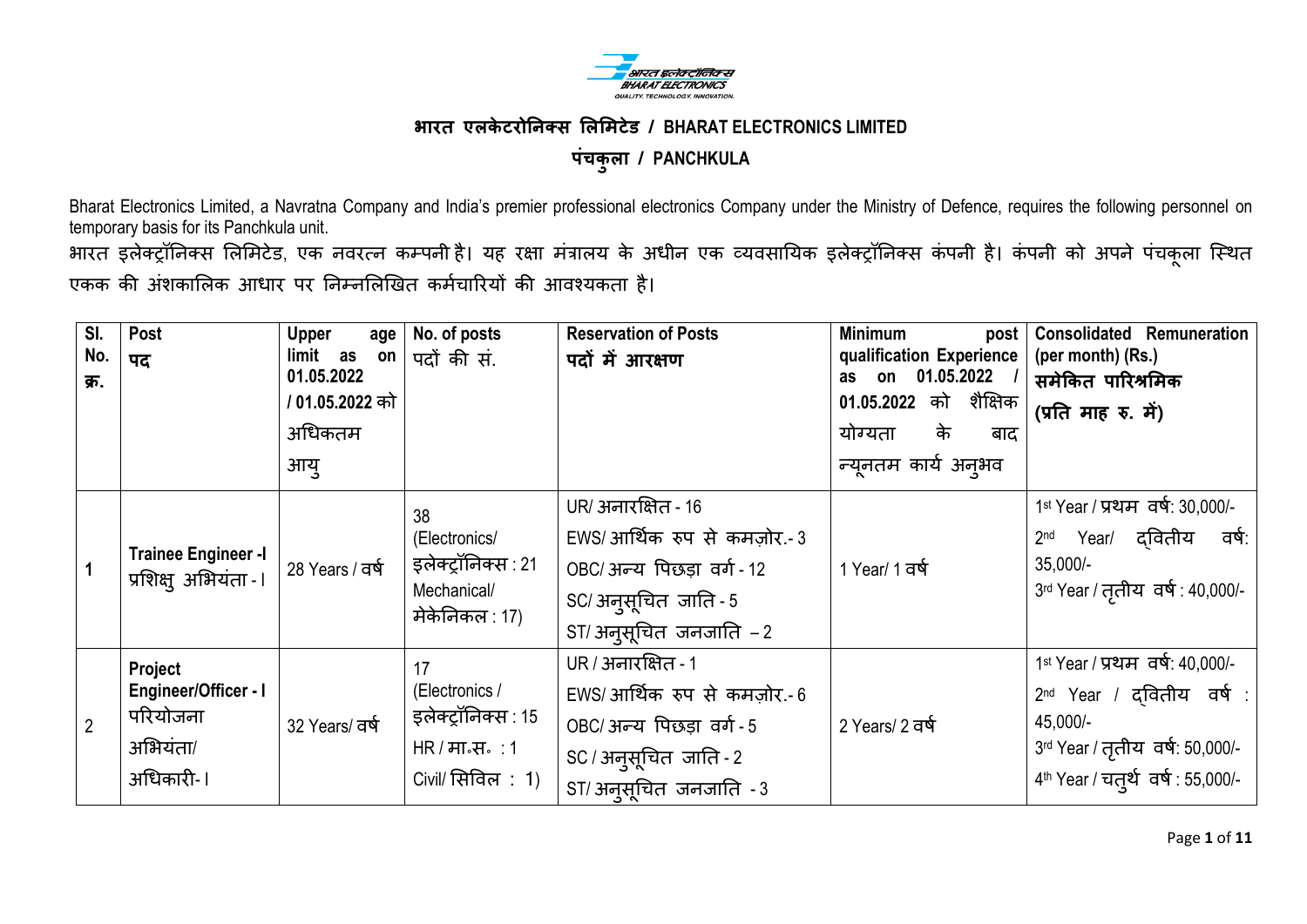

**1)** The upper age limit mentioned above is for General & EWS candidates. The upper age limit will be relaxable for SC/ST candidates by 5 years and for OBC candidates by 3 years. उपरोक्त वर्णित आयु सीमा सामान्य एवं आर्थिक रूप से कमज़ोर वर्ग के अभ्यर्थियों हेतु है। ऊपरी आयु सीमा में अनुसूचित जाति एवं अनुसूचित जनजातियों के लिए 5 वर्षों की तथा अन्य पिछड़े वर्ग को 3 वर्षों की छूट है।

#### **2) Terms of Engagement & Remuneration:**

*Project Engineers / Officers* will be engaged initially for a period of **THREE** years which may be extended upto a maximum of Four years (including initial period) based on Project requirement and individual's performance. Candidates will be paid a consolidated remuneration of Rs. 40,000/- per month for the 1<sup>st</sup> year, Rs. 45,000/- for 2<sup>nd</sup> year, Rs. 50,000/- for 3rd year and Rs. 55,000/- for 4th year. परियोजना अभियंता/अधिकारी को पहले शुरूआती 3 वर्षों के लिए रखा जाएगा जिसे परियोजना की आवश्यकता एवं व्यक्तिगत प्रदर्शन के आधार पर अधिकतम 4 वर्षों के लिए (प्रारंभिक अवधि सहित) बढ़ाया जा सकता है। आवेदक को पहले वर्ष समेकित पारिश्रमिक 40,000/- दसरे वर्ष 45,000/- तीसरे वर्ष 50,000/- और चौथे वर्ष 55,000/- रुपए का भृगतान किया जाएगा।

*Trainee Engineers* will be engaged initially for a period of **TWO** years which may be extended upto a maximum of Three years (including initial period) based on Project requirement and individual's performance. Candidates will be paid a consolidated remuneration of Rs. 30,000/- per month for the 1<sup>st</sup> year, Rs. 35,000/- for 2<sup>nd</sup> year and Rs. 40,000/- for 3rd year.

प्रशिक्षु अभियंता को पहले शुरूआती 2 वर्षों के लिए रखा जाएगा जिसे आवश्यकता परियोजना एवं व्यक्तिगत प्रदर्शन के आधार पर अधिकतम 3 वर्षों के लिए (प्रारंभिक अवधि सहित) बढ़ाया जा सकता है। आवेदक को पहले वर्ष समेकित पारिश्रमिक 30,000/- दुसरे वर्ष 35,000/- तीसरे वर्ष 40,000/- का भगतान किया जाएगा।

- **3) Qualification for Trainee Engineer and Project Engineer/Officer :** 
	- a) 4 Years B.E./ B.Tech. course from reputed Institute/University in the following Engineering discipline for the post of Trainee and Project Engineers–
		- a) Electronics Electronics/ Electronics& Communication/ Electronics & Telecommunication/ Telecommunication/ Communication
		- b) Mechanical Mechanical
		- c) Civil Civil
	- **b)** 2 Years MBA/MSW/PGHRM in HR from reputed Institute/University for the post of Project Officer I (HR)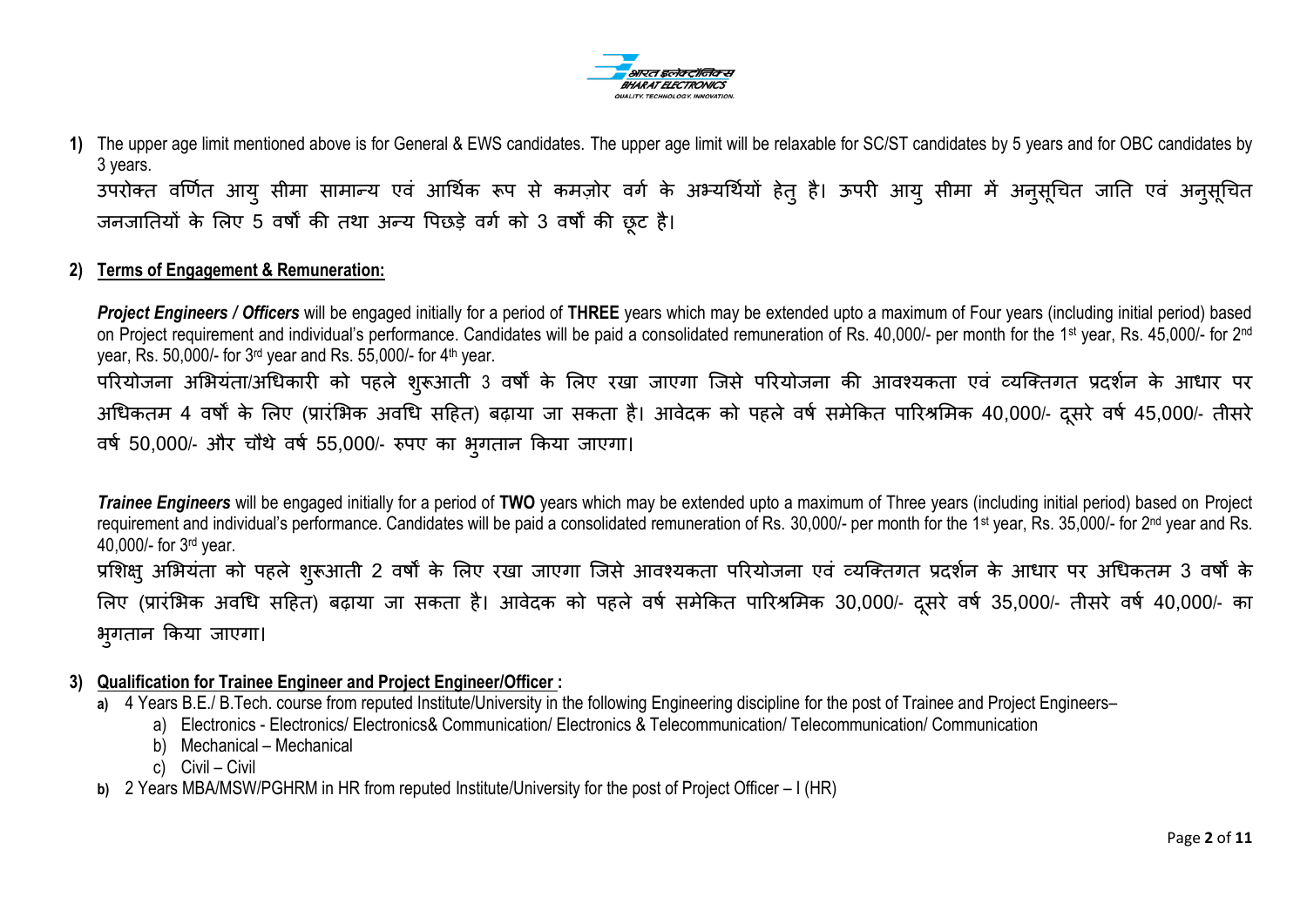

### **प्रलिऺु अलभयंता एवं ऩररयोजना अलभयंता/अधधकारी के लऱए योग्यता:**

प्रशिक्षु अभियंता एवं परियोजना अभियंता के लिए किसी प्रतिष्ठित संस्थान/ विश्वविदयालय से निम्नलिखित संकाय में 4 वर्षीय बी.ई/बी.टेक – (क) इलेक्ट्रॉनिक्स - इलेक्ट्रॉनिक्स/ इलेक्ट्रॉनिक्स एवं संचार अथवा इलेक्ट्रॉनिक्स एवं टेलीकम्युनिकेशन टेलीकम्युनिकेशन अथवा संचार (ख) मेकेनिकल - मेकेनिकल

(ग) सिविल - सिविल

परियोजना अभियंता/ अधिकारी- I (मा॰स॰) के लिए किसी भी प्रतिष्ठित संस्थान/ विश्वविदयालय से 2 साल का एचआर में MBA/MSW/PGHRM का पाठ्यक्रम.

**िैलिक योग्यता तय करने के लऱए ऩरीऺा मेंअंकों का न्यूनतम प्रनतिीत (सभी सेलमस्टरों / वर्षों का कुऱ) Candidates should have secured the following Minimum Percentage of Marks in the Qualifying Examination** साभान्म / ई डब्रूएस / ओ. फी. सी. / General/ OBC/ EWS : 55% & above एस सी / एस टी / ऩी डब्रूडी / SC/ST/PWD : Pass Class

#### **4) Post Qualification Experience / िैक्षऺक योग्यता के बाद अनुभव:**

### **Trainee Engineer – I / प्रलिऺु अलभयंता - I**

1 year relevant post qualification industrial experience. Only relevant post qualification experience will be considered. The decision of the selection committee, with respect to relevance of experience will be final. Work experience indicated without supporting documents, will not be considered. Teaching / research experience will not be considered.

शैक्षिक योग्यता प्राप्त करने के बाद 1 वर्ष का औद्योगिक अनुभव होना चाहिए। केवल प्रासंगिक पर योग्यता अनुभव पर ही विचार किया जाएगा। अनुभव के संबंध में चयन समिति का निर्णय अंतिम होगा। दावा किए गए कार्यअन्भव के संबंध में अगर आवश्यक प्रमाण नहीं हैं तो कार्यअन्भव मान्य नहीं होगा। ऐसे उम्मीदवार जिनके पास केवल अध्यापन/ शोध का अनुभव है उन्हें आवेदन नहीं करना चाहिए।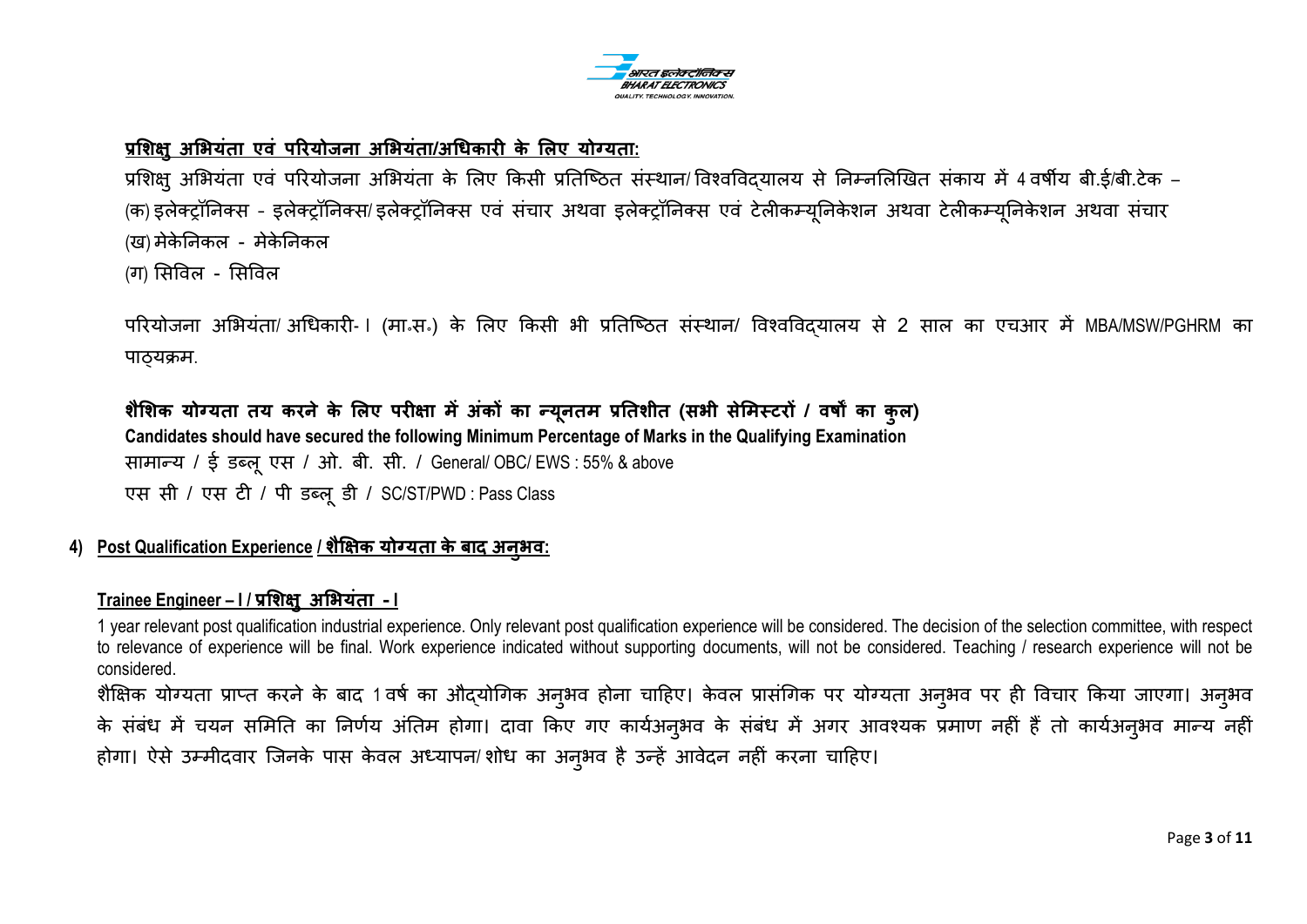

#### **Project Engineer/Officer – I/ऩररयोजना अलभयंता/ अधधकारी- I**

2 years relevant post qualification industrial experience. Only relevant post qualification experience will be considered. The decision of the selection committee, with respect to relevance of experience will be final. Work experience indicated without supporting documents, will not be considered. Teaching / research experience will not be considered.

शैक्षिक योग्यता प्राप्त करने के बाद 2 वर्षों का औद्योगिक अनुभव होना चाहिए। केवल प्रासंगिक पर योग्यता अनुभव पर ही विचार किया जाएगा। अनुभव के संबंध में चयन समिति का निर्णय अंतिम होगा। दावा किए गए कार्यअनुभव के संबंध में अगर आवश्यक प्रमाण नहीं हैं तो कार्यअनुभव मान्य नहीं होगा। ऐसे उम्मीदवार जिनके पास केवल अध्यापन/ शोध का अनुभव है उन्हें आवेदन नहीं करना चाहिए।

#### **5) SELECTION PROCEDURE/ चयन प्रकक्रया :**

Selection will be through a written test followed by interview of only those candidates who qualify the written test*.* चयन लिखित परीक्षा के माध्यम से होगा , उसके बाद केवल उन उम्मीदवारों का साक्षात्कार होगा जो लिखित परीक्षा मे उत्तीर्ण करते हैं |

#### **6) HOW TO APPLY / आवेदन कै से करें?**

Candidates who are desirous of applying for the above posts may apply online on the following link: https://forms.gle/a6Cjoh6XtbB7yTHN8

उपरोक्त पदों के लिए आवेदन करने के इच्छुक उम्मीदवार विज्ञापन के संदर्भ में उपलब्ध लिंक पर क्लिक करके ऑनलाइन आवेदन कर सकते हैं।

| S.No. / क्र.   Activity / गतिविधि                                                                                                                   | Date/ दिनांक |
|-----------------------------------------------------------------------------------------------------------------------------------------------------|--------------|
| Commencement of On-Line registration of application by candidates<br>उम्मीदवारों के लिए ऑनलाइन पंजीयन प्रक्रिया की शुरूआत                           | 17.05.2022   |
| Last date for On-line registration & Submission of application by candidates<br>उम्मीदवारों दवारा ऑनलाइन पंजीयन तथा आवेदन सबमिट करने की अंतमि तारीख | 01.06.2022   |

**Candidates are required to enter all information correctly in the online application form and verify the same before submission, as changes shall not be permitted after submission of the application form**.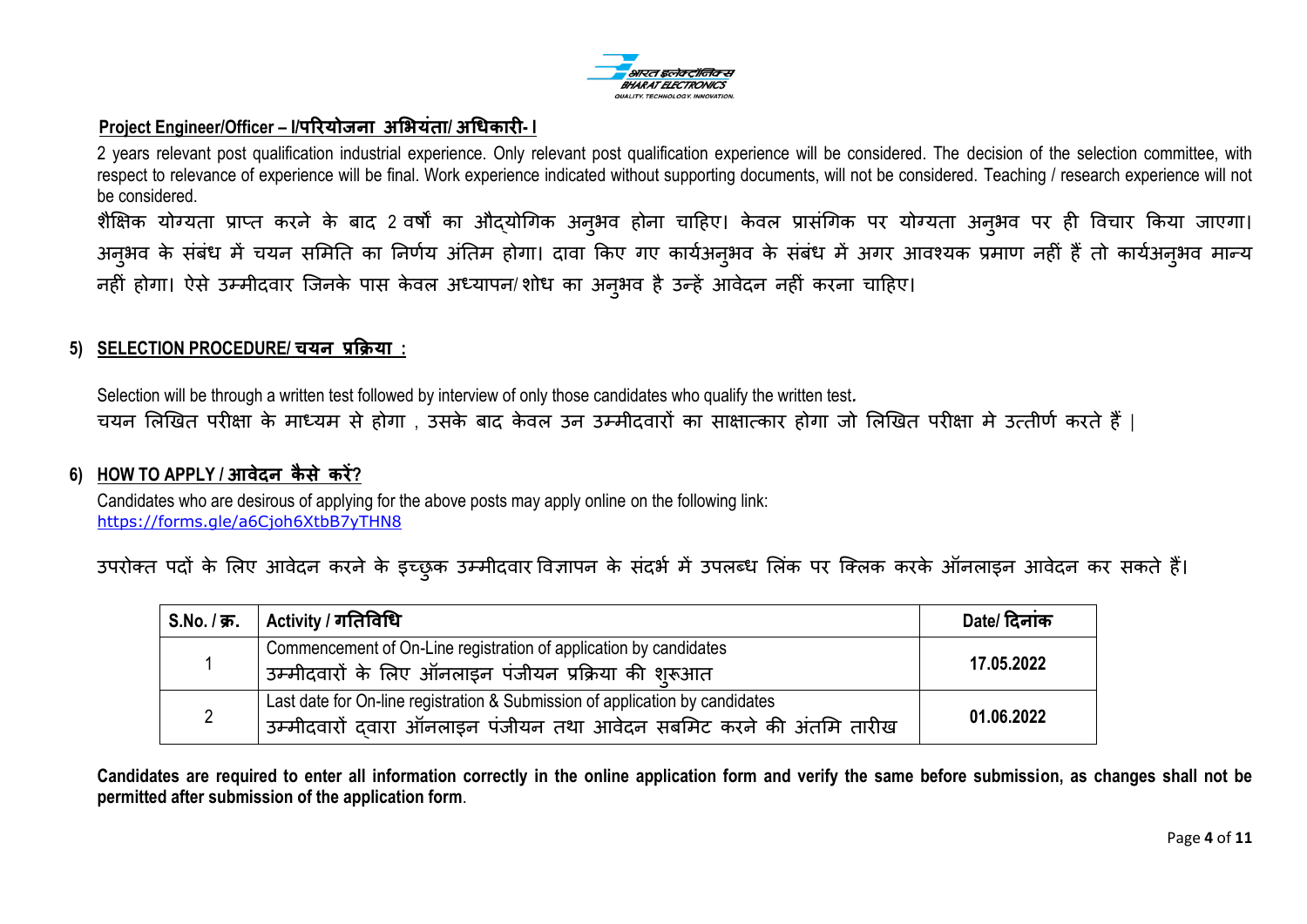

**उम्मीदवारों को ऑनऱाइन आवेदन मेंसभी सूचनाएं सटीक भरनी हैंऔर सबलमट करने से ऩहऱे भऱीभांनत जांच ऱें, क्योंकक आवदेन सबलमट करने के बाद कोई बदऱाव नहीं ककया जा सकता।** 

The dates of the selections, timing and venue will be intimated to the shortlisted candidates through e-mail only. BEL will not be responsible for bouncing of any e-mails due to invalid e-mail IDs provided by the candidates in the application form.

चयन के संबंध में दिनांक, समय व स्थान की जानकारी संक्षिप्त सूची में शामिल उम्मीदवारों को केवल ई-मेल के माध्यम से प्रदान की जाएगी। **उम्मीदवार द्वारा आवेदन ऩत्र में जो ई-मेऱ आई.डी. प्रदान की है, अगर वह अवैध है और भेजा गया ई-मेऱ बाउंस हो जाता है तो इसके लऱए बी.ई.एऱ. उत्तरदायी नहीं होगी।** 

## **7) Documents to be uploaded along with the online application by candidates:**:

# **ऑनऱाइन आवेदन के साथ अऩऱोड करने हेतुआवश्यक दस्तावेज़**

- i) Passport Size Photograph/Digital Signature/ पासपोर्ट साइज़ फोटो तथा डिजिटल हस्ताक्षर
- ii) 10th Standard marks card (as proof of date of birth). / 10वीं की अंक सूची (जन्मतिथि के साक्ष्य के तौर पर)
- iii) B.E/ B.Tech. Degree certificate (as applicable). All semester Marks Sheets/Final consolidated marks sheet. **In case of CGPA or credits system of assessments, the candidates are required to attach the formula for conversion of CGPA/Credits to percentage in accordance with the respective**  University norms. / बी.ई./बी.टेक डिग्री प्रमाण (जैसा लागू हो) अगर सीजीपीए या क्रेडिट मूल्यांकन प्रणाली हो तो संबंधित विश्वविदयालय दवारा निर्धारित सीजीपीए या क्रेडिट को प्रतिशत में बदलने का मापदंड प्रमाण संलग्न करना होगा। सभी सेमेस्टर्स की अंकसूचियां तथा समेकित अंतिम अंकसूची।
- iv) Caste/ Tribe/ Community/Disability/Income/ Economic Status certificate in case of candidates belonging to SC/ST/OBC/PwBD/EWS respectively. Candidates claiming reservation under any of the above categories are required to submit the certificate in the prescribed format. The formats of various certificates are provided as link to the advertisement. Candidates belonging to OBC category should possess the certificate issued on or after 01.05.2021.Candidates belonging to EWS category are required to possess the certificate for the year 2022-23. / जाति/जनजाति/सम्दाय/दिव्यांग/आय/आर्थिक स्थिति का प्रमाण-पत्र अगर उम्मीदवार अनुसूचित जाति/अनुसूचित जनजाति/अन्य पिछड़ा वर्ग/दिव्यांग/आर्थिक रूप से कमज़ोर वर्ग का हो। अगर कोई भी उम्मीदवार उपरोक्त श्रेणियों के तहत आरक्षण हेतु दावा करता है तो उसे निर्धारित प्रारूप में प्रमाण-पत्र साझा करना होगा। उक्त के संबंध में विभिन्न प्रमाणपत्र प्रारूप विज्ञापन में लिंक में दिए गए लिंक में उपलब्ध हैं। अन्य पिछड़ा वर्ग के उम्मीदवारों के पास 01.05.2021 या उसके बाद जारी प्रमाण-पत्र होना चाहिए। आर्थिक रूप से कमजोर वर्ग की श्रेणी के उम्मीदवारों के पास वर्ष 2022-23 में जारी प्रमाण-पत्र होना चाहिए।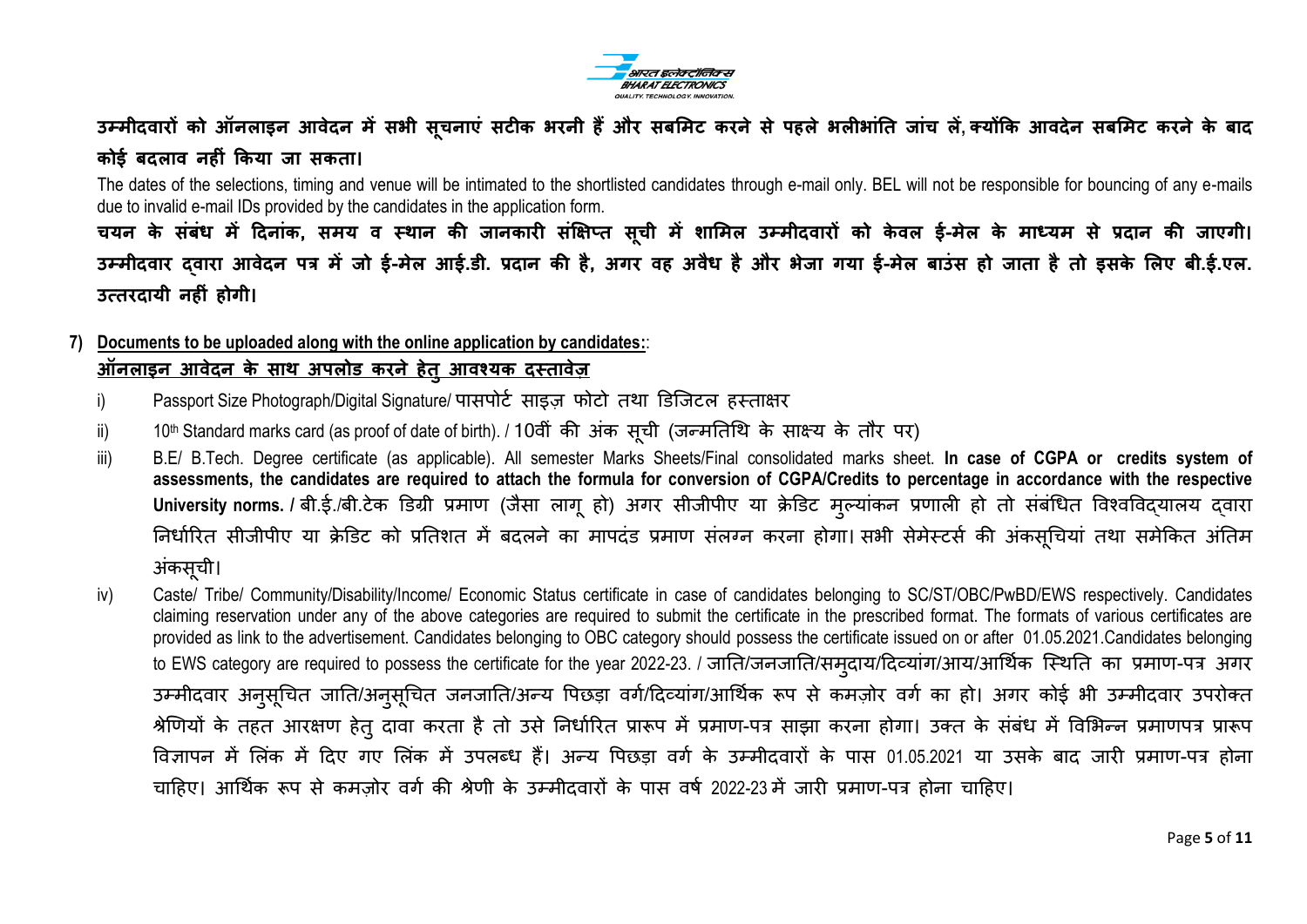

- v) Post qualification work experience certificate/s from previous / current employer is compulsory. / शैक्षिणिक योग्यता के बाद का पूर्व एवं वर्तमान के अनुभव का प्रमाण-पत्र अनिवार्य है।
- vi) Candidates if working in PSUs/Govt. organizations should compulsorily submit 'No Objection Certificate' at the time of application or interview./ अगर उम्मीदवार सार्वजनिक उपक्रम या सरकारी संस्थान में कार्यरत है तो उसे आवदेन के समय अथवा साक्षात्कार के समय अनापत्ति प्रमाण-पत्र प्रस्तुत करना होगा।
- vii) Application fee payment receipt. आवेदन शुलक बुर्तान यसीद |
- **8) Application fee/ आवेदन िुल्क:-**

| Post                                         | <b>Application fee</b> | <b>Exemption</b>                                                                                                                                                                          |
|----------------------------------------------|------------------------|-------------------------------------------------------------------------------------------------------------------------------------------------------------------------------------------|
| पद                                           | आवेदन शुल्क            | रियायत                                                                                                                                                                                    |
| <b>Project Engineer</b><br>परियोजना अभियंता  | ক./ Rs. 472/-          | Candidates belonging to PwBD, SC and ST categories are exempted from payment of application fee.<br>ंदिव्यांग, अनुसूचित जाति एवं अनुसूचित जनजाति के उम्मीदवारों को आवेदन शुल्क से छूट है। |
| <b>Trainee Engineer</b><br>प्रशिक्ष् अभियंता | रु./ Rs. 177/-         |                                                                                                                                                                                           |

- a) The application fee should be remitted through SBI Collect (through online or through SBI Branch). Application fees can be paid online by visiting the following link: https://www.onlinesbi.com/sbicollect/icollecthome.htm?corpID=14842 आवेदन शुल्क एस.बी.आई. कलेक्ट के माध्यम (ऑनलाइन माध्यम अथवा एस.बी.आई शाखा) से जमा करना है।
- **b)** Candidates are requested to read the details and screenshots for making the payment. उम्मीदवारों से अनुरोध है कि वह भुगतान करने के दिशानिर्देशों को भलीभांति पढ़ लें और भुगतान का स्क्रीनशॉट ले लें।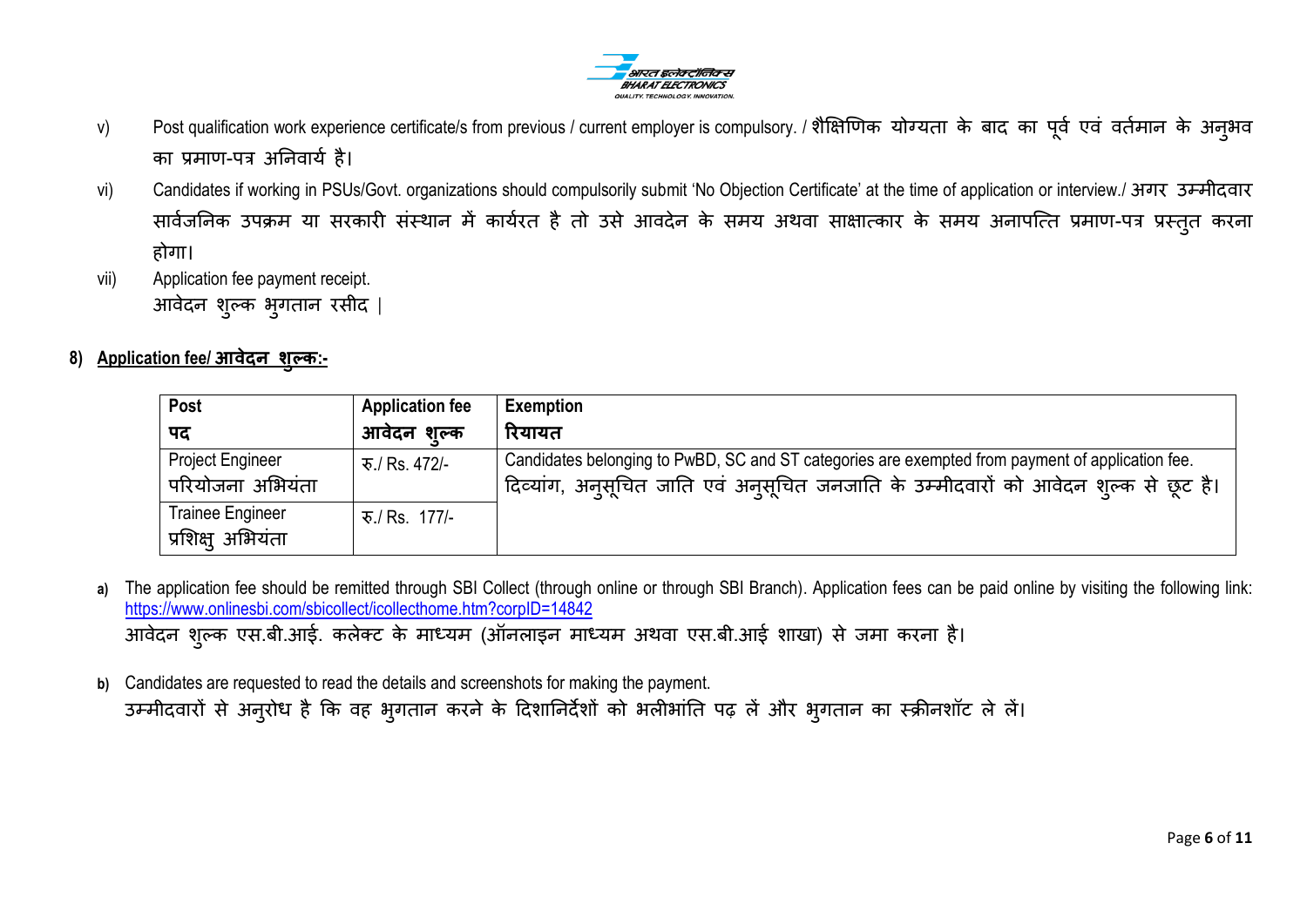

**c)** Candidates can also make the payment by approaching SBI branch. You have to select SBI branch in the payment option and download pre-printed challan generated through SBI Collect and deposit the application fee (as applicable) plus applicable bank charges in any SBI Branch. The candidates should ensure to obtain the seal and signature of the bank official. उम्मीदवार एस.बी.आई. बैंक की शाखा में जाकर भुगतना कर सकते हैं। ऑनलाइन भुगतान करते समय भुगतान के विकल्प के रूप में एस.बी.आई.

शाखा का चुनाव करना है और एस.बी.आई. कलेक्ट के माध्यम से पहले से प्रिंटेड चालान को डाउनलोड करना है इसके बाद एस.बी.आई. बैंक की किसी भी शाखा में आवेदन शुल्क (जो भी लागू हो) एवं बैंक प्रभार जमा करना है। उम्मीदवारों के सुनिश्चित करना चाहिए कि उनकी चालान प्रति पर बैंक कर्मचारी की मुहर एवं हस्ताक्षर हैं।

- **d)** Candidates have to enter the **"SBI Collect reference No."** generated after payment in the online Application Form. उम्मीदवारों को शुल्क के भुगतान पश्चात जारी एस.बी.आई. संदर्भ संख्या ऑनलाइन आवेदन में भरनी है।
- **e)** Candidates may go through all instructions and eligibility criteria carefully before remitting Application Fee and submitting the application. The application fee should be paid by selection the appropriate post of Panchkula unit in the option menu of SBI collect. Fee once paid will not be refunded. उम्मीदवारों को आवेदन एवं आवेदन शुल्क भरने से पहले योग्यता के संबंध में दिए गए सभी दिशानिर्देशों को भलीभांति पढ़ लेना चाहिए। शुल्क के भूगतान के बाद वापसी नहीं होगी।

**Note: While paying application fees through SBI collect, candidates should ensure that the mention the same mobile number and email id in SBI collect as has been mentioned by them in the online application form.** 

- **9) GENERAL/ सामान्य :**
	- **a)** Trainee and Project Engineers/Officers who are presently working in BEL will not be eligible to apply for the post of Trainee Engineer/Officer. The same is applicable for Project Engineer/Officer Post as well. If applied, the application will be summarily rejected without assigning any reasons. प्रशिक्षु अभियंता/अधिकारी जो वर्तमान मे बीइएल की किसी एक युनिट मे कार्यरत हैं , बीइएल मे अन्यत्र प्रशिक्षु अभियंता/अधिकारी के लिए आवेदन करने के पात्र नहीं होंगे | यही बात परियोजना अभियंता/अधिकारी के पद के लिए भी लागू होती है | यदि ऐसा आवेदन किया जाता है तो बिना कोई **कारण बताए उसे सरसरी तौर ऩर ननरस्त कर ददया जाएगा |**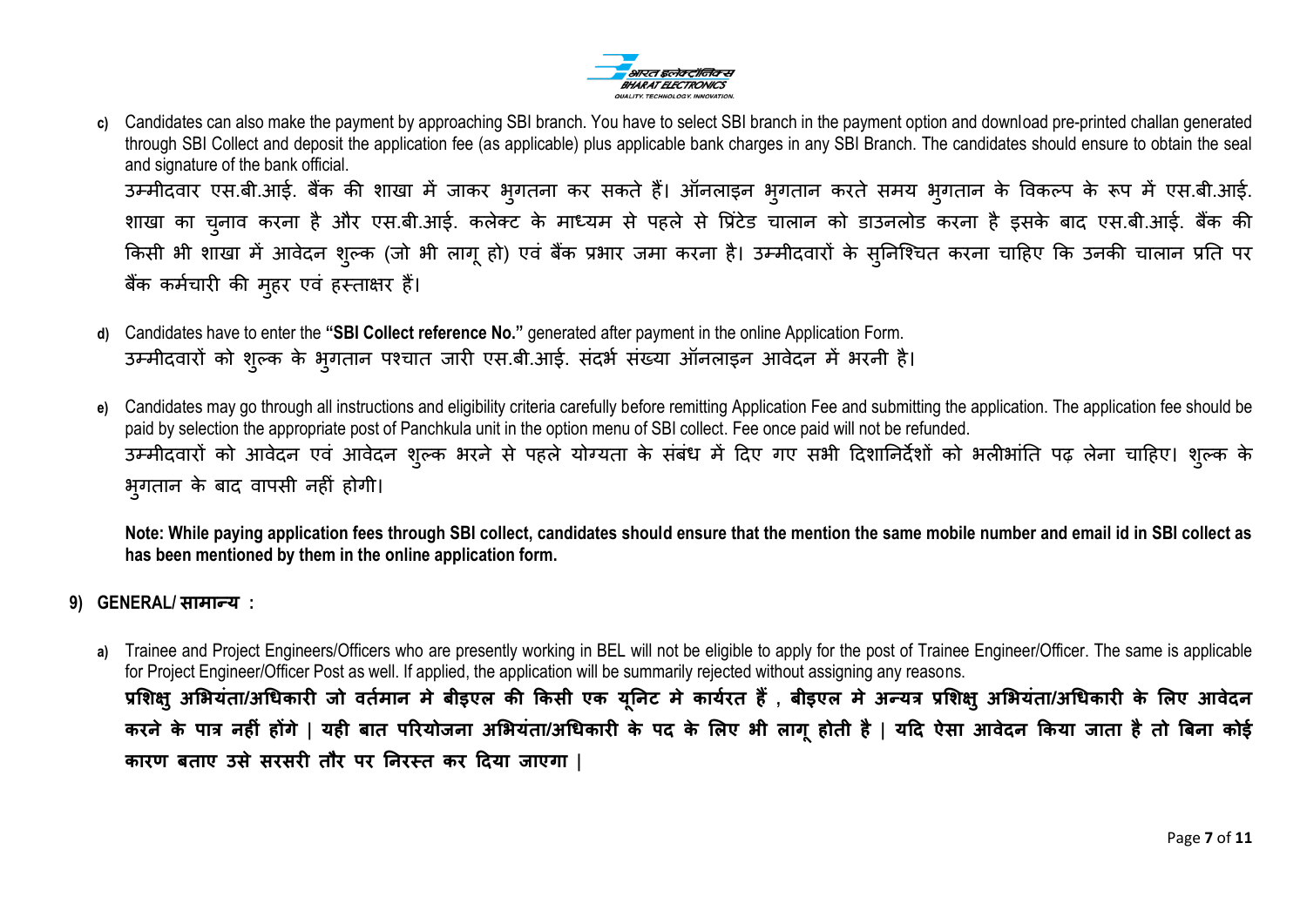

**b)** Trainee Engineers/ Officers who have completed the overall tenure of 3 years in BEL and those who apply and get selected for the post of Project Engineer/ Officer will directed inducted at Project Engineer/ Officer-II and in such cases the overall tenure will be limited to 3 years only.

प्रशिक्षु अभियंता/अधिकारी जिन्होने बीड़ एल मे समग्र कार्यकाल यानी 3 वर्ष परे कर लिए है और जो परियोजना अभियंता/अधिकारी के पद के लिए **आवेदन करते हैं, और चयननत होते है, उन्हें ऩररयोजना अलभयंता/ अधधकारी – II के ऩद ऩर सीधे लऱया जाएगा और एसे मामऱों में समग्र कायतकाऱ के वऱ 3 वर्षों तक ही सीलमत होगा|**

- **c)** Only Indian nationals need to apply. के वर बायतीम नार्रयकों को आवेदन कयना है।
- **d)** The postings will be done based on the Company"s requirement. तैनाती कंपनी की आवश्यकताओं के आधार पर की जाएगी।
- **e)** The posts indicated above may vary based on the actual requirement at the time of selection. पदों की संख्या में वास्तविक जरूरतों के आधार पर चयन के समय परिवर्तन हो सकता है।
- **f)** Screening and selection will be based on the details provided by the candidates, hence it is necessary that only accurate, full and correct information is furnished by the applicants. Furnishing of wrong/false information and inaccurate or incomplete information will be disqualified and BEL will not be responsible for any consequence of furnishing such wrong /false/ inaccurate/ incomplete information. उम्मीदवारों दवारा प्रदान जानकारी के आधार पर ही स्क्रीनिंग और चयन होगा, इसलिए आवश्यक है कि आवेदक प्रामाणिक, पूर्ण एवं सही जानकारी प्रदान करें। ग़लत/झूठी सूचनाए, तथा अधूरी जानकारी देने पर आयोग्य ठहराया जा सकता है और बी.ई.एल. ग़लत/झूठी/अधूरी सूचनाओं के कारण अभ्यर्थी को हुए किसी भी नुकसान के लिए उत्तरदायी नहीं होगी।
- **g)** Candidates whose specialization mentioned in the degree certificate does not tally with the branch mentioned in the application will not be considered for selection. आवेदन हेतु निर्धारित संकाय और उम्मीदवार के प्रमाण-पत्र में उल्लिखित संकाय में अंतर पाए जाने पर आवेदक को चयन हेतु स्वीकृति नहीं मिलेगा।
- **h)** All details given in the online form will be treated as final and no changes will be entertained. ऑनलाइन आवेदन में जो ब्यौरा प्रदान किया गया है उसे अंतिम माना जाएगा तथा इसमें किसी भी तरह के बदलाव को स्वीकार नहीं किया जाएगा।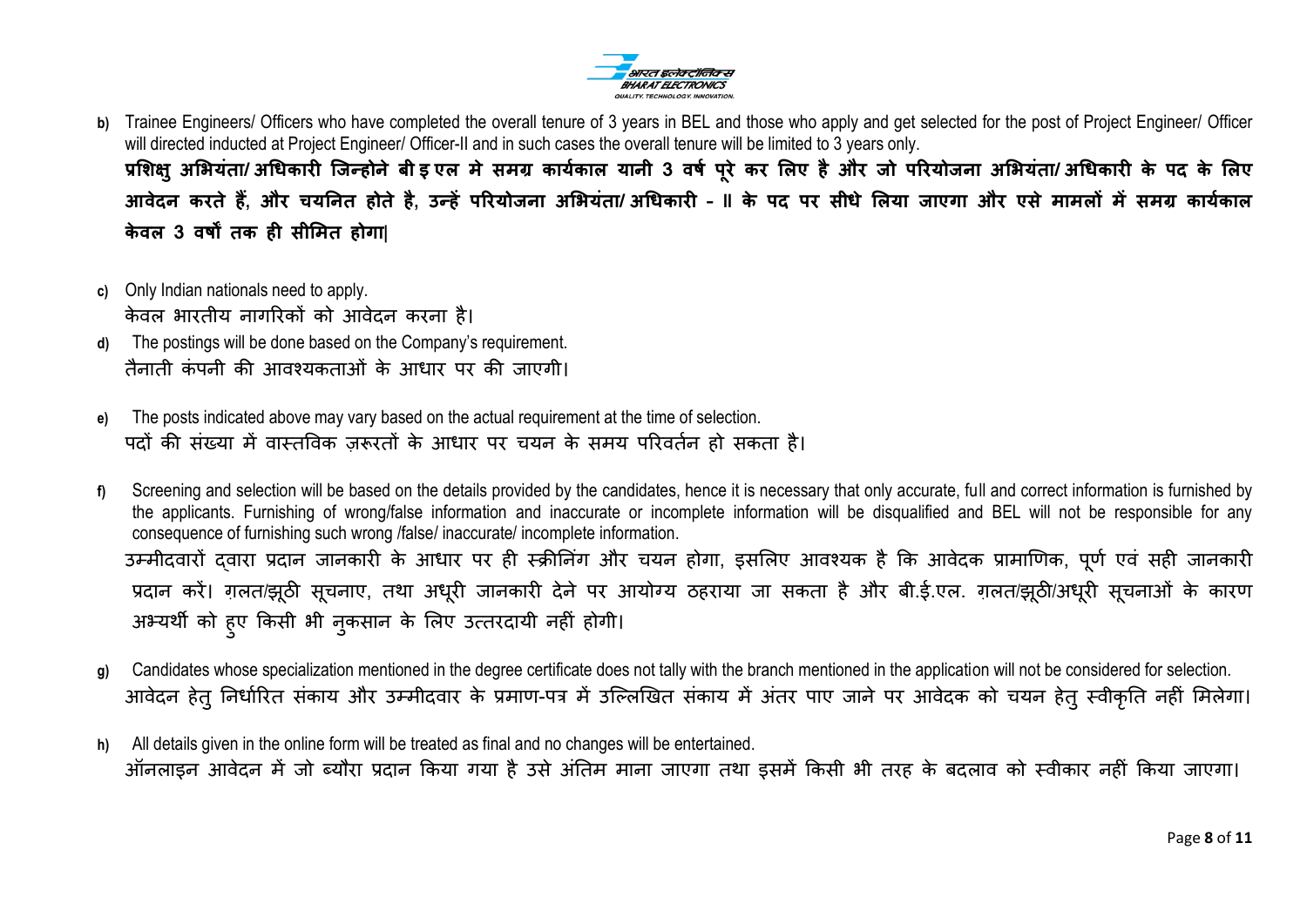

- i) In the event it is found that candidates have disclosed false information in the application form, BEL reserves the right to disqualify their candidature at any stage during the selection process. चयन के किसी भी चरण में अगर पता चलता है कि उम्मीदवार नें आवदेन में ग़लत सूचनाएं दी हैं तो बी.ई.एल. के पास यह अधिकार है कि वह अभ्मथी कों चमन प्रकक्रमा से ककसी बी चयण भें फाहय कय सकती है।
- **j)** It may please be noted that submission of online application under factious/ pseudo names/ email IDs is strictly prohibited. Any candidate resorting to such practices will be liable for suitable action under the provisions of IT Act 2000. ऑनलाइन आवेदन करते समय ध्यान रखें कि नकली/छद्म नाम/ई-मेल आईडी का प्रयोग प्रतिबंधित है। अगर किसी उम्मीदवार ने ऐसा किया तो सचना प्रोदयोगिकी अधिनियम 2000 के प्रावधानों तहत उस कार्रवाई की जाएगी।
- **k)** Candidates are required to possess at least one valid e-mail ID. Candidates are advised to keep the email ID(to be entered compulsorily in the online application form) active for at least one year. No change in the email ID will be allowed once entered. All correspondence with candidates shall be done through email only. Responsibilities of receiving and downloading of information/ communications etc. will be of the candidate. BEL will not responsible for bouncing of e-mails, nonreceipt of e-mails due to invalid e-mail IDs, setting options exercised by the candidate, etc. and no correspondence in this regard will be entertained उम्मीदवार के पास एक वैध ई-मेल आईडी होनी चाहिए। उम्मीदवारों को सलाह दी जाती है कि वह ऑनलाइन आवेदन में प्रदान की गई अपनी ई-मेल आईडी को कम से कम एक वर्ष तक सक्रिय रखें। ई-मेल आईडी में किसी भी तरह के बदलाव अनुमति नहीं है। उम्मीदवार के साथ समस्त पत्राचार ई-मेल के माध्यम से ही होगा। भेजी गई सुचनाओं को प्राप्त करने और डाउनलोड करने की जिम्मेदारी आवेदक की होगी। उम्मीदवार दवारा आवेदन पत्र में जो ई-मेल आई.डी. प्रदान की है, अगर वह अवैध है और भेजा गया ई-मेल बाउंस हो जाता है या प्राप्त नहीं होता तो इसके लिए बी.ई.एल. उत्तरदायी नहीं होगी तथा इस संबंध में किसी भी तरह का पत्राचार स्वीकार नहीं किया जाएगा।
- **l)** Request for change of Mailing address/ email ID/ category/ posts as declared in the online application will not be entertained. . पत्राचार के पता/ई-मेल आईडी/श्रेणी/पद जो कि ऑनलाइन आवेदन में प्रदान की गई हैं उनमें किसी भी तरह के बदलाव के अनुरोध को स्वीकार नहीं किया जाएगा।
- **m)** There will be no separate communication to any candidates on their non-selection at any stage. किसी उम्मीदवार के किसी भी चरण में चयन न होने की स्थिति में उसके साथ अलग से कोई पत्राचार नहीं होगा।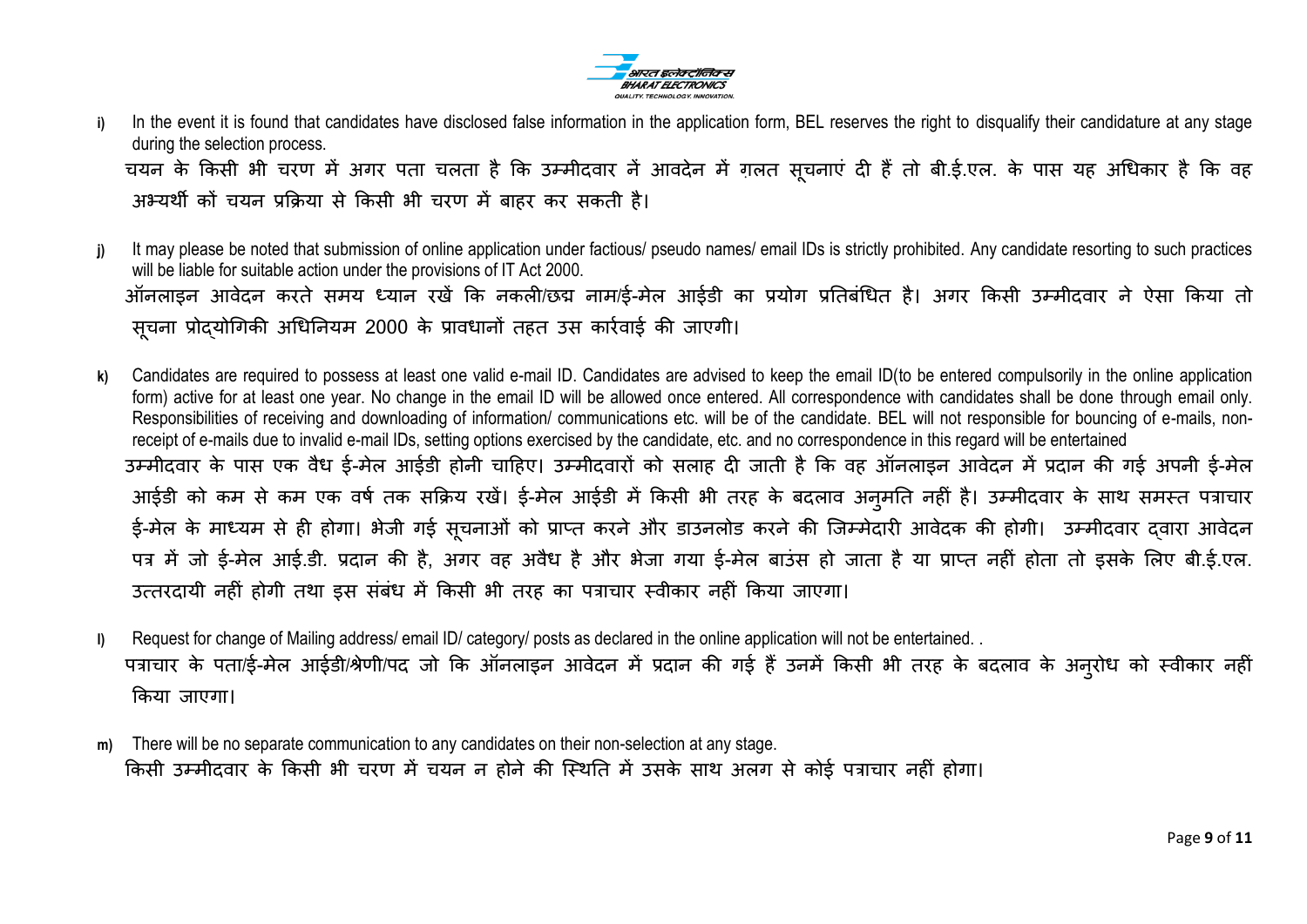

- **n)** Candidates may also be deployed to work on other projects / outstation sites, based on exigencies of work. उम्मीदवार को कार्य की आवश्यकताओं के अनुरूप किसी भी अन्य परियोजना/अन्य स्थान पर तैनात किया जा सकता है।
- **o)** Any revision, clarification, addendum, corrigendum, time extension, etc. to the above advertisement will be hosted on "Careers" section of BEL Website: www.belindia.in only and no separate notification shall be issued in the press. Candidates are requested to visit the website regularly to keep themselves updated. उपरोक्त विज्ञापन के संबंध में किसी भी तरह के परिवर्तन, स्पष्टीकरण, संसोधन,समय सीमा में बढोत्तरी आदि के बारे में सभी जानकारियां केवल बी.ई.एल. वेबसाइट <u>www.bel-india.in</u> पर उपलब्ध होंगी तथा प्रैस में किसी भी तरह अधिसूचना जारी नहीं की जाएगी। उम्मीदवारों से अनुरोध है कि वे निरंतर वेबासाइट देखते रहें ताकि कोई सूचना छूटे नहीं।
- **p) Screening of applications will be carried out purely based on the information declared by candidates in the online application form. If at any further stage of selection, it is found that candidates have declared false information w.r.t. their credentials, BEL reserves the right to debar them at any stage of selection.** आवदेन-पत्र में घोषित जानकारियों के आधार पर ही उम्मीदवारों की संक्षिप्त सूची तैयार की जाएगी। चयन के किसी भी चरण में अगर पता चलता है कि उम्मीदवार नें आवदेन में ग़लत सूचनाएं दी हैं तो बी.ई.एल. के पास यह अधिकार है कि वह अभ्यर्थी कों चयन प्रक्रिया से किसी भी चरण में फाहय कय सकती है।
- **q)** Decision of BEL in all matters regarding eligibility of the candidate, the stages at which such scrutiny of eligibility is to be undertaken, qualifications and other eligibility norms will be final and binding on the candidate. उम्मीदवार की पात्रता के संबंध में सभी मामलों में, पात्रता की जांच के चरण, योग्यता और अन्य पात्रता मानदंड की जाँच में बीईएल का निर्णय उम्मीदवार पर अंतिम और बाध्यकारी होंगे।
- **r)** Mere fulfilling the minimum requirement of qualification and experience will not vest any right on the candidates to be called for the selection process/ interview. के वर योग्यता और अनुभव की न्युनतम आवश्यकता को पुरा करने से उम्मीदवारों को चयन प्रक्रिया/साक्षात्कार के लिए बुलाए जाने का कोई अधिकार नहीं होगा।
- **s)** BEL reserves the right to change (cancel / modify / add) any of the criteria, method of selection, number of posts; indicated above based on the actual requirement at the time of selection. बीईएल किसी भी मानदंड, चयन की विधि, पदों की संख्या को बदलने (रद / संशोधित / जोड़ने) का अधिकार स्रक्षित रखता है; चयन के समय वास्तविक आवश्यकता के आधार पर ऊपर दर्शाया गया है।